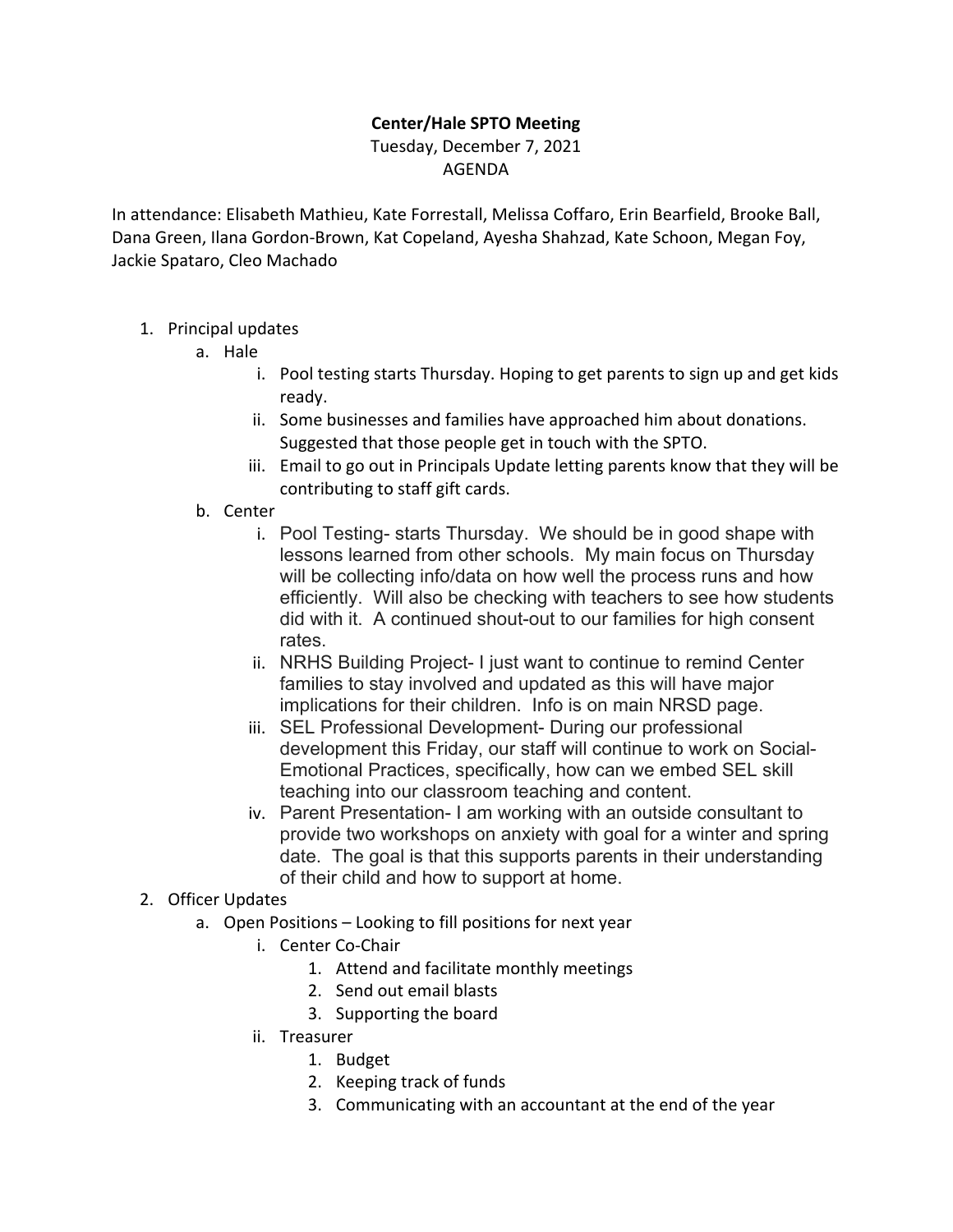- 4. Understanding non-profits
- b. How to get more engagement in SPTO
	- i. Should there be more connection between SPTO and SEPAC?
	- ii. More resources for parents
	- iii.
- c. Pool Testing
	- i. Question about how the testing is happening within the schools
	- ii. Will communicate with the Principals to give a more detailed sense of how it will work
- d. Center
	- i. Gifts have one or more parent for each classroom.
	- ii. Will be pooling funds for rest of Center staff that will get electronically sent
		- 1. Will check in with Kyla to see how we coordinated that last year
- e. Hale
	- i. Gift card distribution have done electronic. Teachers get an amazon gift card in email.
		- 1. Last year collected enough money to buy gift cards for all, as well as a lottery raffle prize.
	- ii. Cookies and cocoa for the staff on Friday leading up to the holidays from Emma's. Will be asking for a check from the SPTO
	- iii.
- 3. Committee Updates
	- a. STEAM
		- i. All teachers and coordinators working to pull some programming together.
		- ii. Budget has been brought down this year, anticipating we will not raise enough money to cover the budget for next year.
	- b. Fundraising
		- i. **Family photo shoot:** all links to digital libraries provided by Lisa, anyone who ordered prints and didn't provide Lisa with their order choices please reach out to Lisa directly to finalize that, Lisa told me that once she finalizes the prints she'll work on getting the check over to us. As a reminder this is the breakdown: **Center profits \$1,905, Hale profits \$555 (Total profits \$2,460)**.
		- ii. **Center School Picture Distribution:** Mary and Kim distributed the student pictures last Thursday, thank you to Mary and Kim. Coffee Pond had sent them grouped by class for ease of distribution. **Thank you to Heather Cornell and Kara Killough** who were lined up to help with distribution last week! Class pictures did not arrive with student pictures (Coffee Pond is having some delay issues with their suppliers), they are scheduled to arrive this week. Heather/Kara I'll reach out if Kim and Mary need help with class photo distribution.